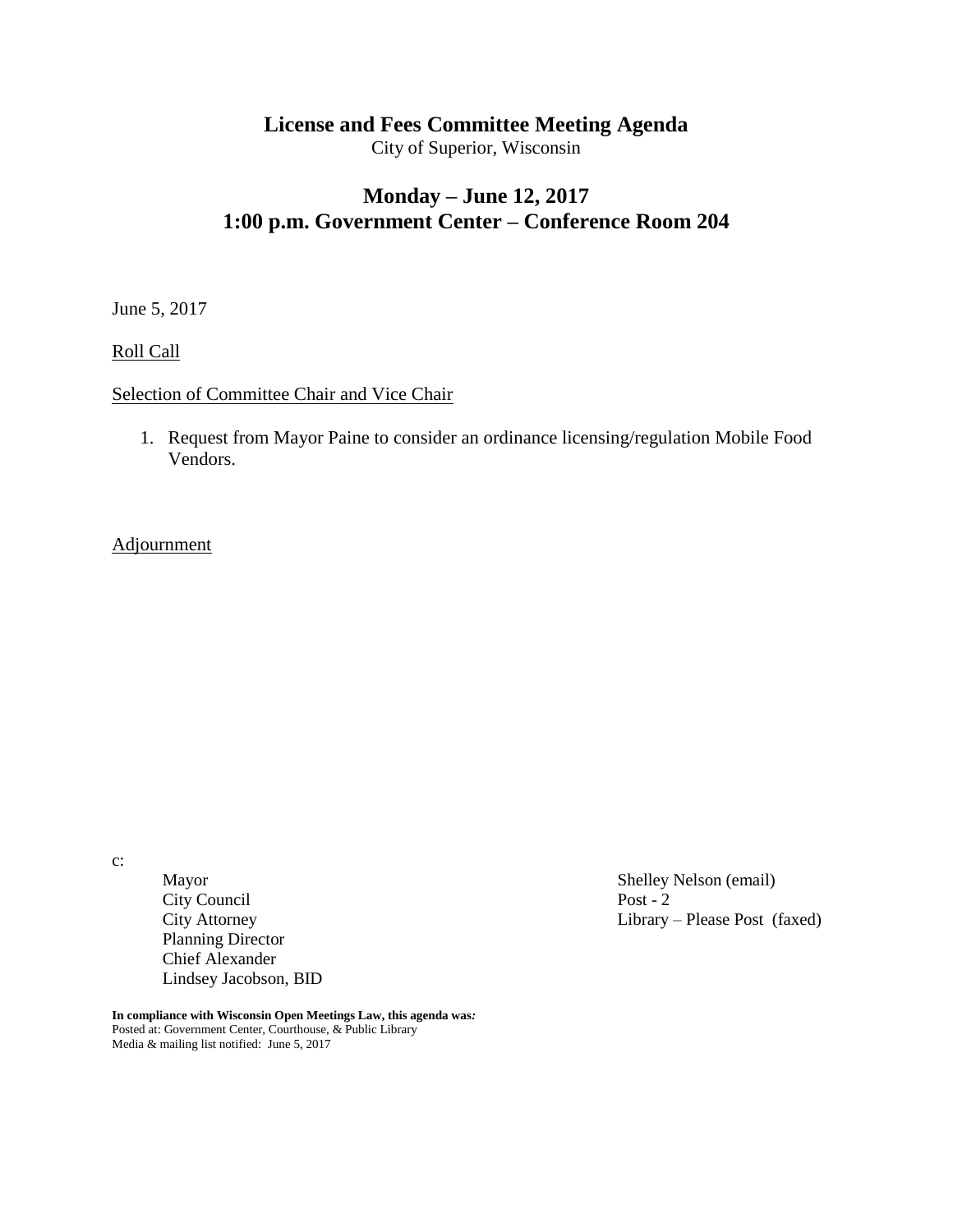## **DRAFT~~~**

The Common Council of the City of Superior, Wisconsin, do ordain as follows:

## ARTICLE MOBILE FOOD VENDORS

#### **Sec. Definitions**

The following definitions apply to this article.

*Curbside:* on the sidewalk/pavement adjacent to the street that is bordered by a curb.

*Mobile Food Vending Vehicle:* a truck or trailer specifically designed and used for cooking, keeping, storing, or warming food or beverages which are for sale by a vendor which may move under its own power or may be towed by a vehicle. Mobile food vehicles do not include vehicles that are used solely to transport or deliver food or a common carrier regulated by the state or federal government.

*Mobile Food Vendor*: the owner of a mobile food vending vehicle or cart, hereinafter referred to as "vendor".

*Mobile Food Cart:* a bicycle cart or wheeled pushcart specifically designed and used for keeping, storing, or warming food or beverages which are for sale by a vendor which may be moved by one person.

#### **Sec. License Required; Application**

(a) It shall be unlawful for any person to do any of the following within a public right-of-way, or from private property open to the public, in the City of Superior without first having obtained a valid mobile food vending license as prescribed in this article:

- (1) Operate a mobile food vending vehicle or cart;
- (2) Serve, sell or distribute food from a mobile food vending vehicle or cart;

(3) Cook, wrap, package, process or portion food in a mobile food vending vehicle or cart for service, sale or distribution.

(b) Any person desiring to operate a mobile food vending vehicle or cart shall make written application for a mobile food vending License to the City Clerk's office. The application shall be on the form provided by the City Clerk's office and shall include the following:

(1) The name, signature, and address of each applicant and each member or officer of a corporate applicant.

(2) A description of the mobile food vending vehicle or cart, including the make, model, VIN number and license plate for mobile food vending vehicles.

(3) A valid copy of all necessary licenses, Licenses or certificates required by Douglas County, the State of Wisconsin or any subsidiary enforcement agencies or departments thereof. The Douglas County Health Department may honor food licenses received from a different jurisdiction, however reserves the right to perform its own inspection if warranted.

(4) A signed statement that the vendor shall hold harmless the City and its officers and employees, and shall indemnify the City, its officers and employees for any claims for damage to property or injury to persons which may be occasioned by any activity carried on under the terms of the License. Mobile food vending vehicles shall furnish and maintain such public liability insurance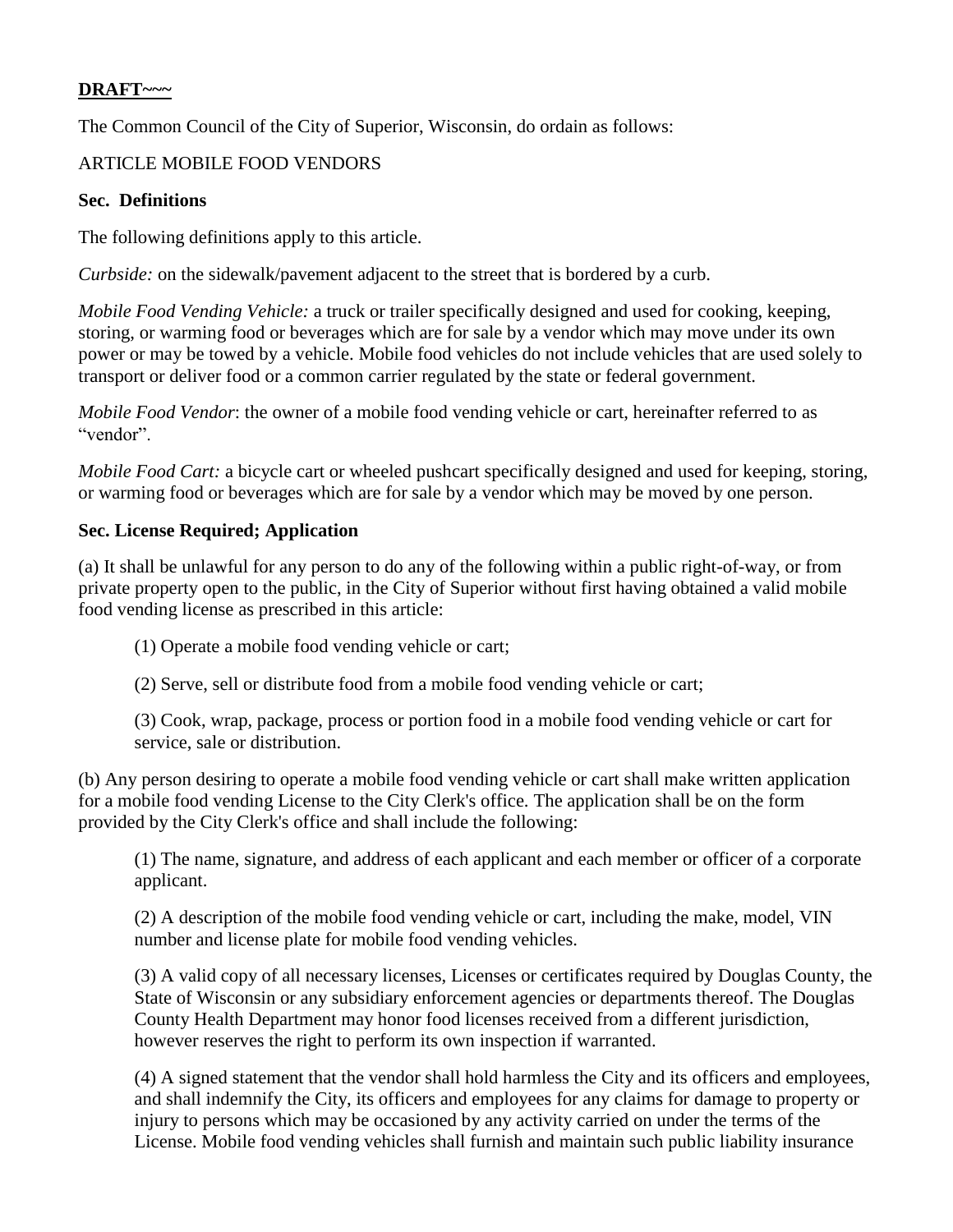coverage of not less than \$1 million and Mobile food carts shall furnish and maintain not less than \$250,000.

- (5) Any additional information as deemed necessary by city staff.
- (6) The City reserves the right to conduct a background check of the applicant.

### **Sec. License Fees and Conditions**

(a) All mobile food vendors shall pay an annual license fee as established by the Common Council.

(b) Licenses shall expire on XXXX of each year.

(c) The license is not transferable from person to person or mobile vending vehicle or cart to mobile vending vehicle or cart.

(d) Each mobile vending vehicle or cart shall be separately licensed.

(e) The license must be permanently and prominently affixed to the mobile food vehicle or cart.

## **Sec. Location Review and Regulations**

**(**a) Mobile food vending vehicles shall be located so as to not: obstruct a public way, impair the movement of pedestrians or vehicles, or pose a hazard to public safety. Patrons may only be served from the curbside of said mobile food vehicle; service in the street is prohibited. Mobile food vendors are prohibited from conducting business within two hundred (200) feet of an a public entrance of any businesses which is licensed or permitted restaurant by the Douglas County Health Department during the hours the subject business is open to the public, unless written permission is granted by the business.

(b) No person shall park, stop or operate a mobile food vending cart within the City of Superior on a public sidewalk other than in those areas that maintain a minimum 6' wide clear area for safe and efficient flow of pedestrian traffic, and that maintain a distance of at least 100' from the nearest edge of any building comprising a licensed food establishment. Carts are not allowed to be located or serve in the street.

(c) All mobile food vendors shall abide by all parking and traffic laws, ordinances, statutes, rules and regulations at all times. Vendors shall obey any lawful order of a police officer or other designated city official to move to a different permitted location to avoid congestion or obstruction of a public way or remove the vehicle or cart entirely from the public way if necessary to avoid such congestion or obstruction.

(d) The City shall not regulate licensed mobile food vehicle vending and carts in private parking lots so long as the property owner has granted permission and all required licenses are valid. However, the host parking lot must remain in compliance with the zoning ordinance including off-street parking requirements for the host lot, and the mobile food vehicle or cart shall not block required drive aisles.

(e) A person with a valid driver's license of such a classification to allow the operation of the mobile food vehicle shall be with the vehicle at all times that any activity is taking place in the mobile food vehicle. The mobile food vehicle vendor is liable for any violation of this subsection.

(f) No person shall park, stop or operate a mobile food vending vehicle or cart in a location within 500' of the boundary line of any property upon which a fair, farmer's market, festival, carnival, circus, parade route, special event or civic event licensed or sanctioned by the City is occurring, except when the vendor has obtained permission from the event sponsor. The mobile food vending vehicle or cart also shall not